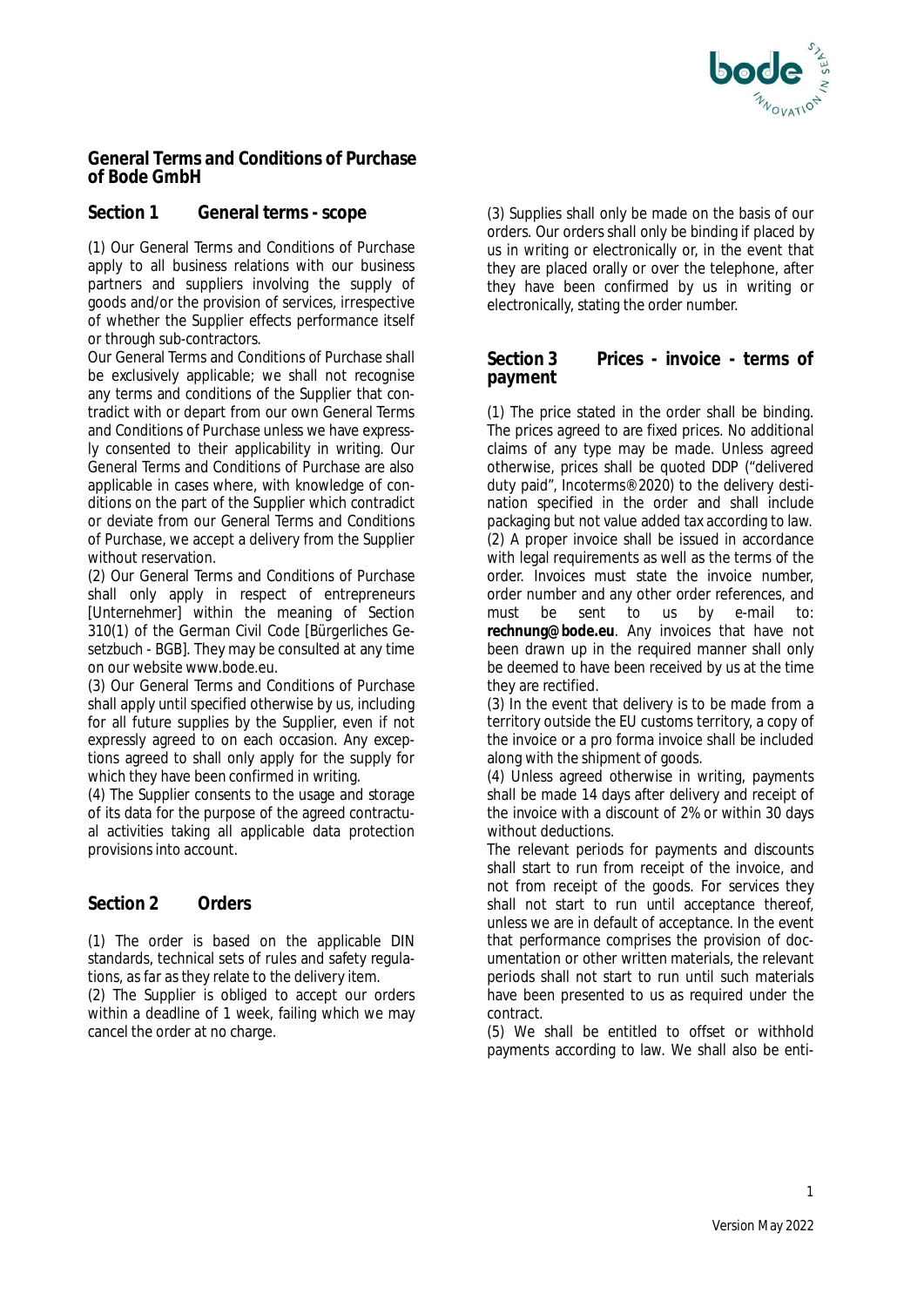

tled to withhold any payments due in the event that we have any claims against the Supplier in relation to incomplete or defective performance.

(6) We shall not be deemed to be in default of payment unless we have previously received a reminder.

#### **Section 4 Scope of delivery - delivery period - liquidated damages**

(1) The scope of delivery shall be determined in accordance with the order placed by us.

(2) The delivery date specified in the order shall be binding.

(3) Deliveries shall be made during ordinary business hours. Information concerning our business hours must be requested from us.

(4) The Supplier undertakes to use environmentally friendly products and procedures, insofar as financially and technically feasible. Upon request by us, the Supplier shall issue free of charge a procurement certificate for the goods supplied.

(5) The Supplier shall be obliged to inform us in writing without undue delay, stating the reasons, in the event that any circumstances arise or become known to it that will prevent the agreed delivery deadline from being complied with. The expected duration of the delay must therefore be reported in writing without undue delay.

(6) In the event of delayed delivery, we shall be entitled to charge liquidated damages in the amount of 0.3% of the value of the shipment for each weekday, up to a maximum of 5%; the foregoing shall be without prejudice to any other claims available according to law (withdrawal and damages in lieu of performance). If we accept the delayed delivery, we may reserve the right to claim the liquidated damages up until payment of the final payment.

#### **Section 5 Delivery - transfer of risk documents - packaging**

(1) Unless agreed otherwise in writing, delivery shall be included within the price - DDP delivery destination, (INCOTERMS® 2020). The Supplier shall bear the risk of accidental loss or deterioration, including for DDP deliveries, until the goods have been handed over at the delivery destination.

(2) Any partial deliveries must be approved by us.

(3) The proper delivery papers / documents shall be enclosed along with the delivery. These must state the object, the order items, the quantity, the weight, the packaging, the type of delivery and marking along with our order number. Any provisions applicable to the transportation of hazardous goods must be complied with, and in particular any hazardous goods must be clearly marked as such. The Supplier shall bear liability for the consequences of any delivery papers / documents that are incorrect or incomplete or that are provided late.

(4) Shipments shall be properly packaged. Any excessive or environmentally damaging packaging must be avoided. We shall be entitled at our choice to return the packaging to the Supplier at its cost, to utilise it ourselves or to dispose of it. In the event that packaging is invoiced separately, the Supplier shall reimburse us 50% of the invoice value related thereto upon its return, provided that it is in good condition.

# **Section 6 Information obligations**

(1) The Supplier shall give us prompt written notice concerning any changes to production process, changes to materials or input components for goods or services, the relocation of production locations as well as any changes to procedures or facilities for inspecting parts or for conducting other quality assurance measures. We shall be entitled to carry out the necessary examinations in order to establish whether the changes could have any adverse implications for the product. The Supplier shall upon request provide the necessary documents for this purpose and enable any audits to be carried out to the necessary extent.

(2) The Supplier may only have the order or essential parts of an order executed by a third party following written approval of Bode.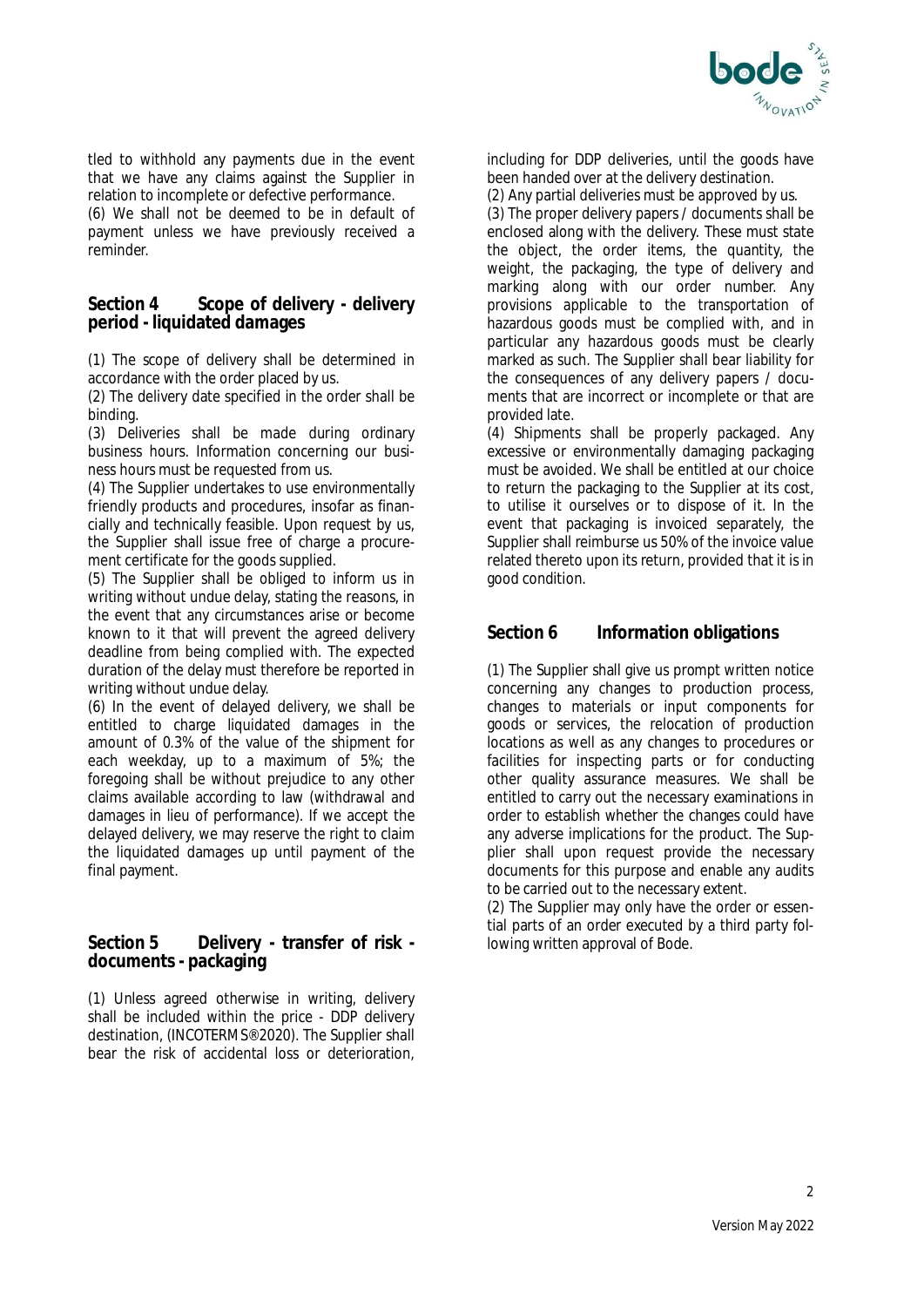

## **Section 7 Investigation of defects liability for defects - limitation period**

(1) We shall be obliged to examine the goods without undue delay after delivery for any externally recognisable quality defects or differences in quantity. Any defects ascertained shall be reported to the Supplier within two working days. Any quality defects or differences in quantity that are not externally recognisable shall be reported to the Supplier as soon as they are discovered during the ordinary course of operations.

(2) In the event of any defect, we shall be entitled to choose whether to require the supply of a replacement or the rectification of the defect. If the Supplier fails to act upon our request for the supply of a replacement or the rectification of the defect within a grace period set by us, we shall be entitled to carry out the necessary action ourselves at the cost of the Supplier or to arrange for a third party to do so. Should it not be necessary to set a grace period, we shall be entitled to take such action even without setting a grace period. The foregoing shall be expressly without prejudice to the right to claim damages, including in particular to claim damages in lieu of performance.

(3) The Supplier shall bear all costs arising in relation to the identification and rectification of any defect, including in particular the costs of investigation, shipping, road, work and materials along with travel costs.

(4) The warranty period shall be extended for the duration of the period during which usage is interrupted for any supplies or parts thereof that cannot be used by us for the duration of any defect and/or work to rectify a defect. A new warranty period shall commence at the time the defect is resolved for supplies or parts thereof that have been rectified or replaced. The above-mentioned extensions of the warranty period shall only apply if the delay was caused by the rectification of a defect or the supply of a replacement.

(5) A limitation period of 36 months shall apply, calculated from the transfer of risk. In the event that any defects come to light during the warranty period, we shall be entitled to enforce the statutory warranty rights at our choice and, in addition, to claim compensation for expenses and damages from the Supplier if the legal requirements are met. If such a claim is asserted the limitation period shall

be suspended until refusal by the Supplier. Section 203 sentence 2 of the German Civil Code [*Bürgerliches Gesetzbuch*, BGB] shally apply accordingly.

#### **Section 8 Quality assurance - product liability - indemnification - public liability insurance cover**

(1) The Supplier shall carry out quality insurance of a suitable type and extent in accordance with the state of the art, proof of which it shall furnish to us upon request.

The Supplier shall conclude an appropriate quality assurance agreement with us upon request.

(2) In the event that any action is launched against us owing to a breach of statutory requirements, including in particular safety regulations or under national or foreign product liability law, the Supplier shall be obliged to hold us and our customers harmless in respect of all claims, insofar as caused by the supply effected by the Supplier. This indemnification shall also cover the costs of any precautionary recall campaign. Where possible and reasonable, we shall inform the Supplier concerning the content and extent of any recall campaigns that are to be carried out and shall grant the Supplier the opportunity to state its position.

(3) The relevant competent authorities shall be notified in consultation with the Supplier in accordance with the German Product Safety Act [*Produktsicherheitsgesetz*, ProdSG].

(4) The Supplier undertakes to obtain insurance for an appropriate amount against all risks relating to product liability, including the recall risk – for the duration of this contract, i.e. until expiry of the relevant limitation period for defects – and to present the insurance policy to us upon request for inspection and demonstrate that the insurance contract is still in place by furnishing confirmation of its insurance. It shall give notice immediately and unsolicited of the termination of the insurance contract. The extent and amount of any warranty and damages claims available to us shall not be limited to the extent of insurance cover. The Supplier's attention is drawn to the fact that we sell our products worldwide.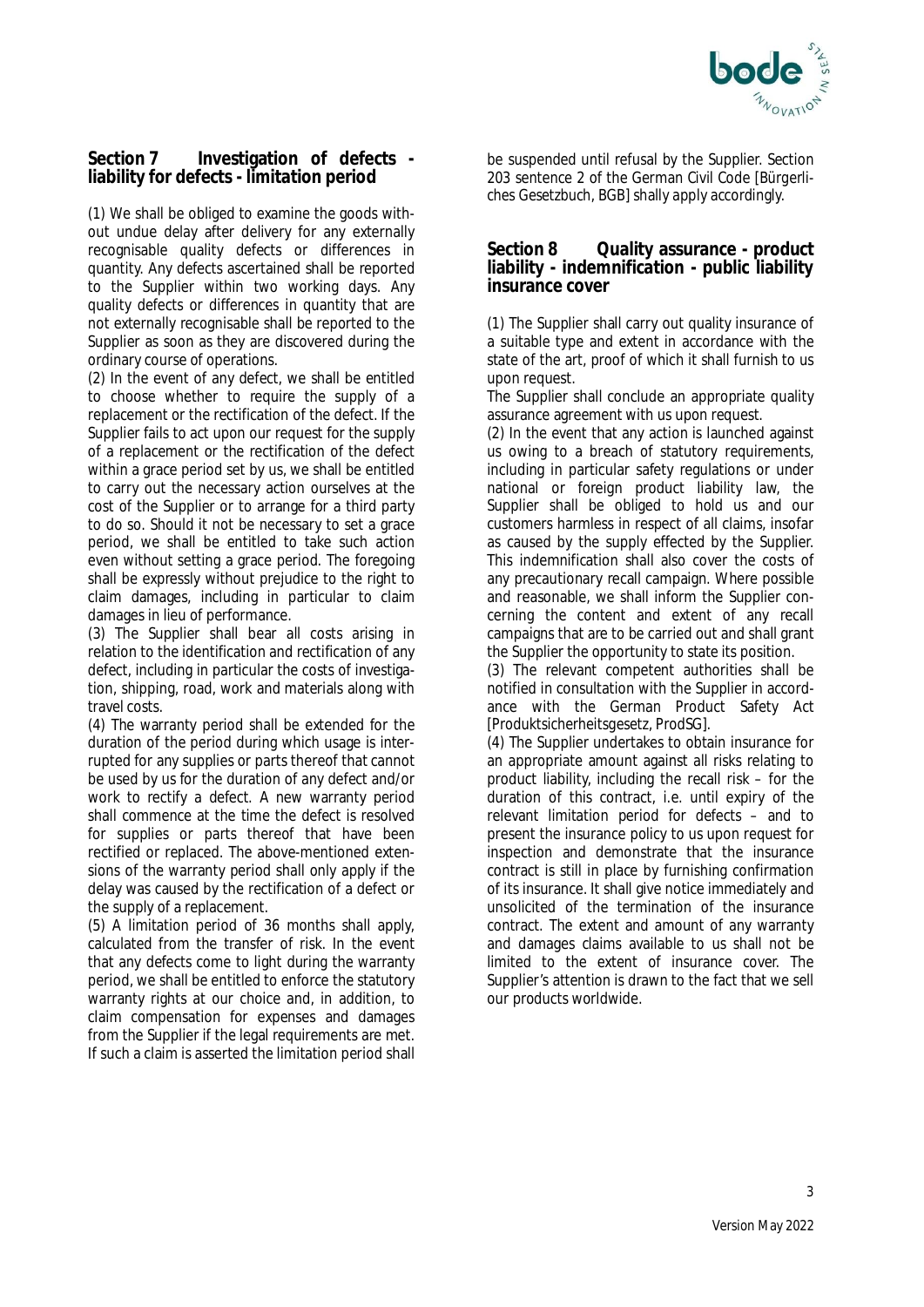

# **Section 9 Third-party rights**

(1) The Supplier warrants to us that the supply will not infringe any third-party rights. It undertakes to hold us or our customers harmless in respect of such claims brought against us by a third party in the event of a violation of property rights. This shall not apply if the Supplier proves that it is not responsible for the violation of property rights.

(2) The Supplier shall be obliged to carry out subsequent performance at its own cost in order to rectify the defect so as to ensure that no third-party rights are thereafter infringed. The foregoing shall be without prejudice to any other rights available to us to reduce the price and to withdraw from the contract as well as claims for damages.

(3) A limitation period of 36 months shall apply to these claims, which shall commence upon the transfer of risk.

**Section 10 Reservation of title - provision of equipment**

(1) Any reservation of title of the Supplier shall only be binding if it has been agreed to with us in writing separately from these General Terms and Conditions of Purchase.

(2) The Supplier undertakes to ensure that the equipment shall be used exclusively for the goods ordered by us. Furthermore, the Supplier undertakes to insure the equipment against losses caused by fire, water and theft. In addition, any necessary maintenance work shall also be carried out. We shall retain ownership of the equipment.

# **Section 11 Export control - customs**

(1) The Supplier undertakes to comply with applicable national and international customs and foreign trade law. It must provide us in writing no later than 3 weeks after the order, or without undue delay in the event of any changes, with all information and data that we require in order to comply with the provisions of foreign trade law in the event of export, import or re-export, including in particular:

- export control declaration: confirmation that the goods delivered have not been included in the Export Control List (Annex AL to the German Foreign Trade and Payments Ordinance [*Aussenwirtschaftsverordnung*]) or in the EU Dual Use Regulation and are not subject to any further export restrictions / licensing requirements. The Supplier further declares that it shall bear responsibility for all obligations under foreign trade law. Any existing embargo regulations, prohibitions and restrictions as well as any other limitations, in particular under customs law and as a result of international law and/or political measures concerning international trade, shall be complied with:

- all applicable Export Control List numbers, including the Export Control Classification Number according to the US Commerce Control List (ECCN);

- the commodity code according to the current commodity classification for foreign trade statistics and the HS (Harmonized System) Code; and

- the country of origin (non-preferential origin) and, if required by us, supplier declarations concerning preferential origin (for European suppliers) or preference certificates (for non-European suppliers).

(2) In the event of a breach by the Supplier of its duties according to Section 11(1), we shall be entitled to withdraw from the contract. Furthermore, we shall be entitled to claim any resulting losses, provided the Supplier does not prove that it is not responsible for the breach. The Supplier shall hold us harmless in this regard.

## **Section 12 Sustainability: social responsibility and nature conservation**

(1) The Supplier undertakes to comply with the provisions concerning nature conservation and occupational safety.

Within its abilities, the Supplier should set up an environmental management system in accordance with ISO 14001 and an energy management system in accordance with ISO 50001.

One of the objectives here is to sustainably mitigate the negative impact of its activities on humans and the environment and to demand this from its subsuppliers, as well.

(2) Once the German Supply Chain Act (Lieferkettensorgfaltspflichtengesetz, LkSG) enters into force,